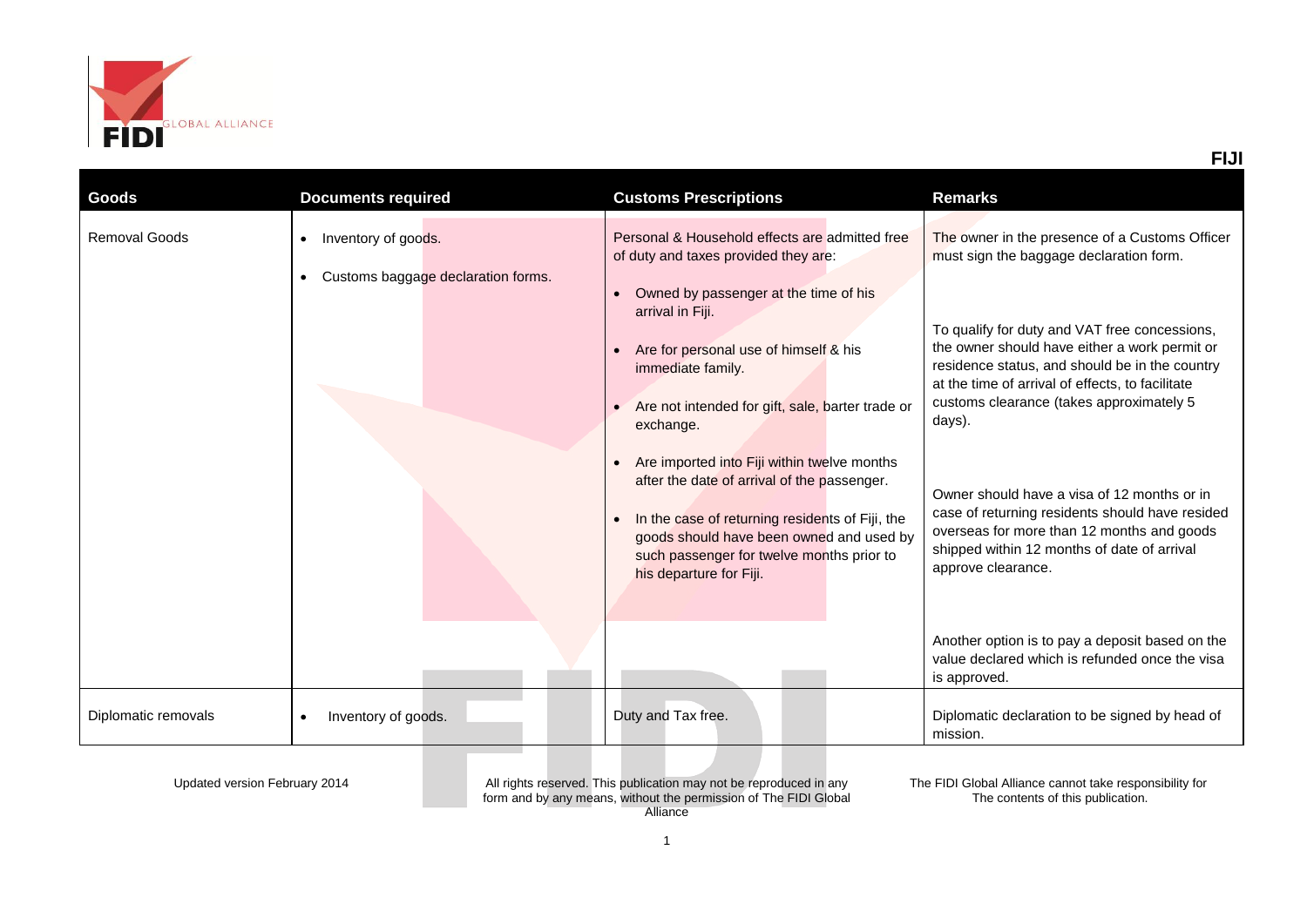

| Goods                                       | <b>Documents required</b>                                                             | <b>Customs Prescriptions</b>                                                                                                                    | <b>Remarks</b>                                                                                                                                                                                    |
|---------------------------------------------|---------------------------------------------------------------------------------------|-------------------------------------------------------------------------------------------------------------------------------------------------|---------------------------------------------------------------------------------------------------------------------------------------------------------------------------------------------------|
|                                             | Custom baggage declaration form.<br>$\bullet$<br>Diplomatic declaration.<br>$\bullet$ |                                                                                                                                                 |                                                                                                                                                                                                   |
| New furniture/household items               | Inventory.                                                                            | Duty-free provided owned by passenger at time<br>of his arrival in Fiji.                                                                        |                                                                                                                                                                                                   |
| Wedding trousseaux                          | Inventory.                                                                            | As above.                                                                                                                                       |                                                                                                                                                                                                   |
| Inheritances                                | Inventory.                                                                            | As above.                                                                                                                                       |                                                                                                                                                                                                   |
| Works of arts/antiques                      | Inventory.                                                                            | As above.                                                                                                                                       |                                                                                                                                                                                                   |
| Precious metal<br>objects/jewellery         | Inventory.                                                                            | As above.                                                                                                                                       |                                                                                                                                                                                                   |
| Motor cars, motorcycles &<br>motor scooters | De-registration papers.<br>$\bullet$<br>Ownership papers.<br>$\bullet$                | Motor vehicles, motor cycles and motor scooters<br>are subject to duty & VAT.                                                                   | Valuation by customs based on current market<br>value in Fiji.                                                                                                                                    |
| <b>Electrical Appliances</b>                | $\bullet$                                                                             | Any import of household fridges and freezers<br>needs to comply with Australian and New<br>Zealand standards AS/NZS 4474.1 and AS/NZS<br>4474.2 | These items need to be registered with the prior<br>to the import because if they are found to be<br>non-compliant on arrival, the owner will be<br>required to send them back at their own cost. |

Updated version February 2014 All rights reserved. This publication may not be reproduced in any form and by any means, without the permission of The FIDI Global Alliance

The FIDI Global Alliance cannot take responsibility for The contents of this publication.

**FIJI**